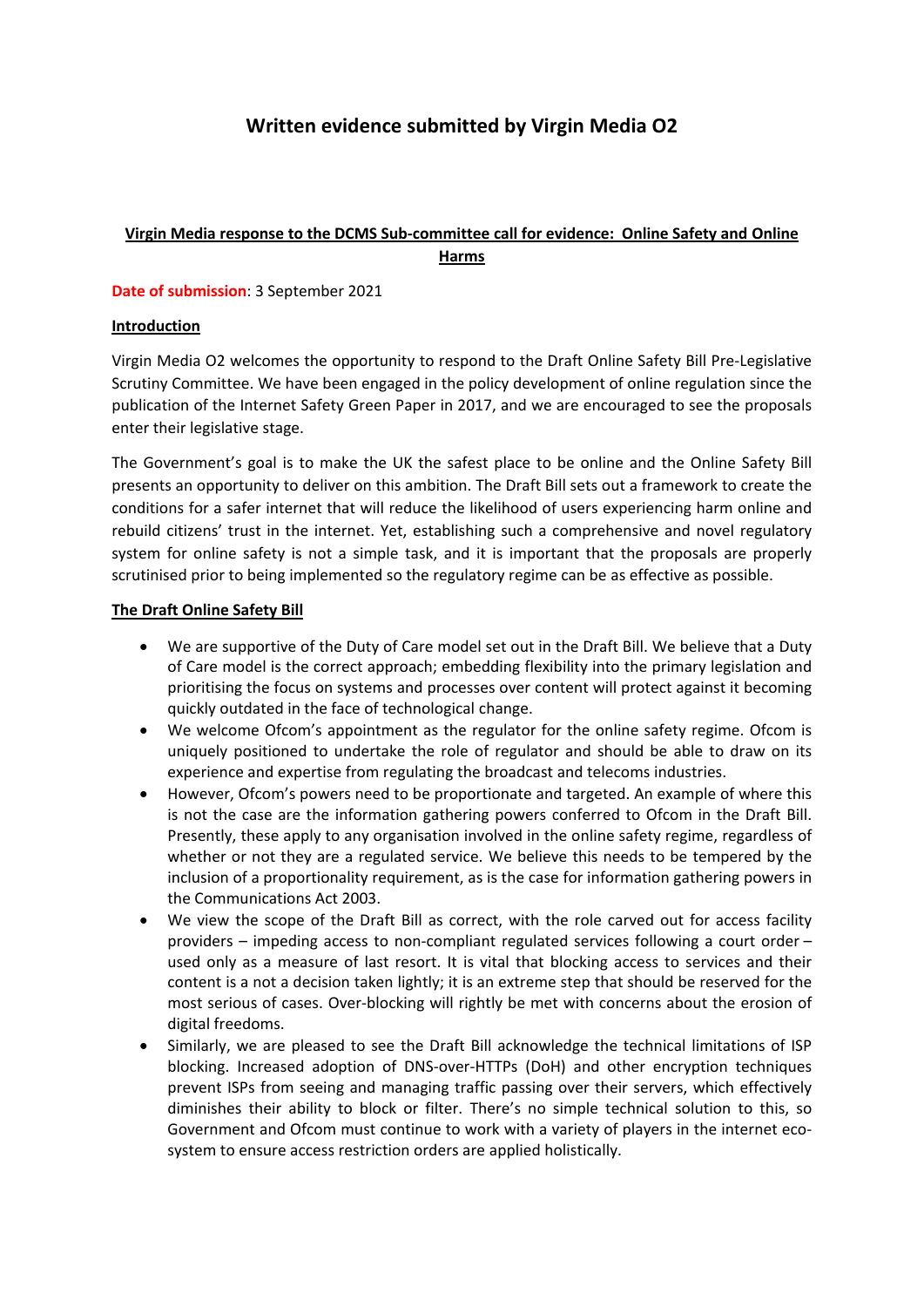- It's vital that access facility providers are given a clear role and the ability to engage in the court process should Ofcom apply for an access restriction order. There needs to be an opportunity for them to challenge an order that they would be unable to deliver for technical or practical reasons.
- We also strongly support the media literacy obligation placed on Ofcom. Technical interventions can and will protect users from harms, but there are limitations to what they can achieve alone, especially in light of how pervasive connectivity is in people's everyday lives. Therefore, building digital understanding and resilience in consumers must be an integral part of the online safety regime.
- There are already lots of organisations operating in this remit, so we support the duty on Ofcom to produce guidance about the evaluation of media literacy initiatives and actions. However, we believe this should be expanded to include a responsibility for the online safety regulator to proactively track the performance of these initiatives. This will create a useful dataset that will facilitate industry in more effectively directing and investing resource.

#### **Summary of Recommendations**

- Section 93 should be amended so that it specifically outlines a role for access facility providers in every application process and allows providers to challenge any order that they would be unable to deliver for technical or practical reasons.
- Section 70 should be amended to include a proportionality requirement, allowing providers to seek clarity from Ofcom on why an information notice has been issued and to agree reasonable timings for delivering on a notice. We believe the information provisions set out in the Communications Act 2003 (s135, 136, and 137) set a useful precedent and give this degree of proportionately.
- Section 103 should be amended to include a responsibility for the online safety regulator to proactively track the performance of online media literacy initiatives.

### **Questions**

## *Does the draft Bill focus enough on the ways tech companies could be encouraged to consider safety and/or the risk of harm in platform design and the systems and processes that they put in place?*

We believe the Duty of Care approach adopted in the Draft Online Safety Bill will be sufficient to motivate tech companies to consider safety and harm prevention in the design of their systems and processes. The Duty of Care model is the most appropriate regulatory mechanism for the online safety regime as it strikes the right balance between placing obligations on providers of user-to-user services and search services without creating overly prescriptive legislation that would inevitably struggle to adapt with rapid technological change.

We do not believe that primary legislation seeking to outline specific content or types of services would be successful in creating safer digital spaces for the long-term. What constitutes harmful content is subject to change and can be highly subjective. Primary legislation is not the correct vehicle to define that. Similarly, the types of services and how users interact with those services can evolve at a rapid pace, with new apps or platforms emerging and gaining popularity quickly. Thus, using duties of care and focusing on systems and processes allows the legislation to be adaptable and, to some extent, future-proof.